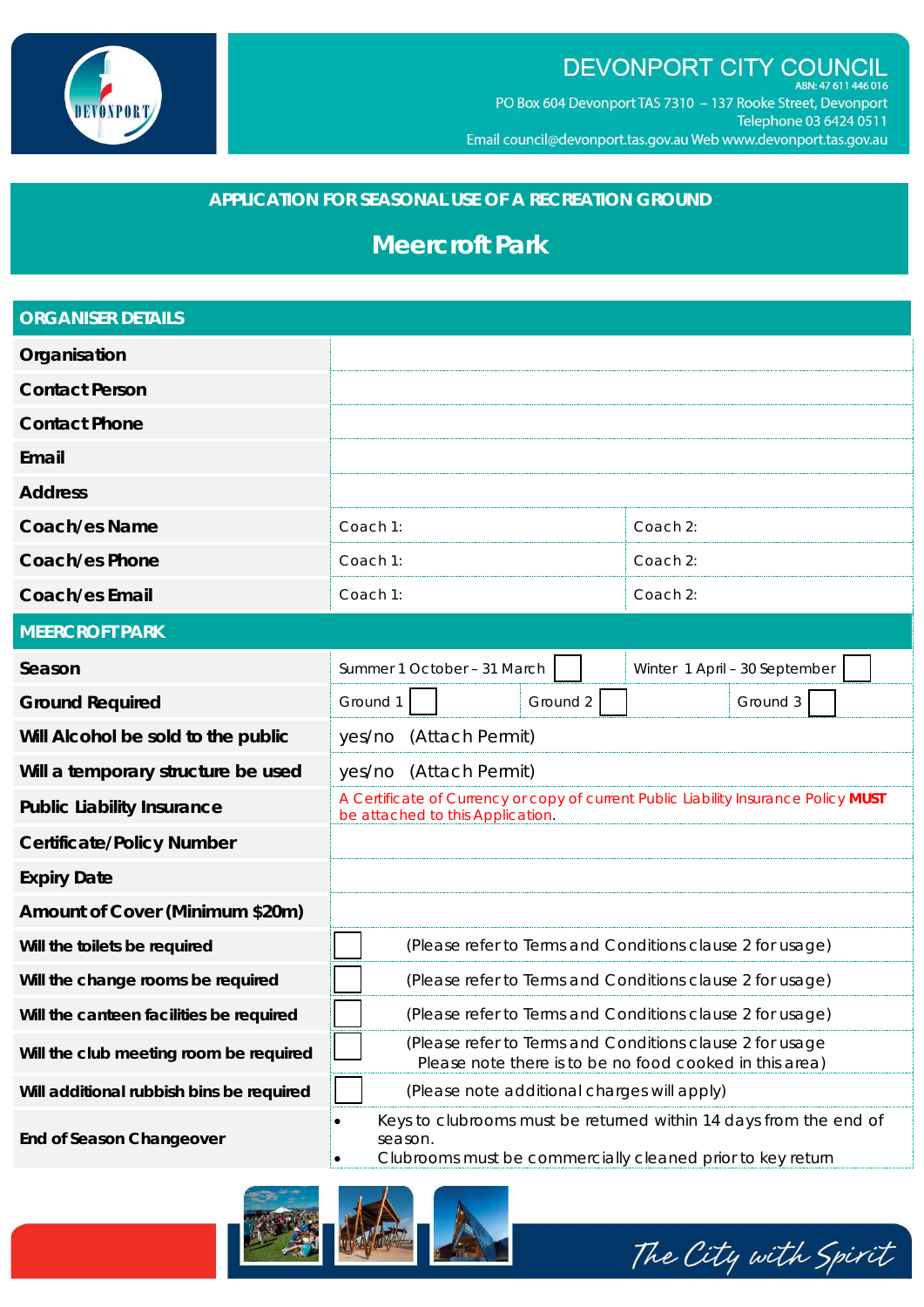| <b>TRAINING REQUIREMENTS</b>     |                               |       |                        |          |                          |  |
|----------------------------------|-------------------------------|-------|------------------------|----------|--------------------------|--|
| <b>Start Date</b>                |                               |       |                        |          |                          |  |
| <b>Finish Date</b>               |                               |       |                        |          |                          |  |
| Day(s) Required                  | <b>Times Required</b>         |       | <b>Use of Ground</b>   |          | Date(s)                  |  |
|                                  | From                          | To    | Pre-Season<br>Training | Training | (if not for full season) |  |
| Monday                           | am/pm                         | am/pm |                        |          |                          |  |
| Tuesday                          | am/pm                         | am/pm |                        |          |                          |  |
| Wednesday                        | am/pm                         | am/pm |                        |          |                          |  |
| Thursday                         | am/pm                         | am/pm |                        |          |                          |  |
| Friday                           | am/pm                         | am/pm |                        |          |                          |  |
| Saturday                         | am/pm                         | am/pm |                        |          |                          |  |
| Sunday                           | am/pm                         | am/pm |                        |          |                          |  |
|                                  | (Attach Roster if Applicable) |       |                        |          |                          |  |
| <b>Additional</b><br>Information |                               |       |                        |          |                          |  |
|                                  |                               |       |                        |          |                          |  |

| <b>COMPETION REQUIREMENTS</b> |                               |       |                          |  |  |  |
|-------------------------------|-------------------------------|-------|--------------------------|--|--|--|
| Day(s) Required               | <b>Times Required</b>         |       | Date(s)                  |  |  |  |
|                               | From                          | To    | (if not for full season) |  |  |  |
| Friday                        | am/pm                         | am/pm |                          |  |  |  |
| Saturday                      | am/pm                         | am/pm |                          |  |  |  |
| Sunday                        | am/pm                         | am/pm |                          |  |  |  |
| Additional<br>Information     | (Attach Roster if Applicable) |       |                          |  |  |  |
|                               |                               |       |                          |  |  |  |
|                               |                               |       |                          |  |  |  |

**NB: If use of the ground is required outside your normal season (gala days, end of season finals etc) a separate application must be completed. Separate applications are required for each ground (eg Devonport Oval or Meercroft Park).**

### **Daily charge of \$100 may apply depending on usage**

**Council Contact:** Council on 6424 0511 or email council@devonport.tas.gov.au